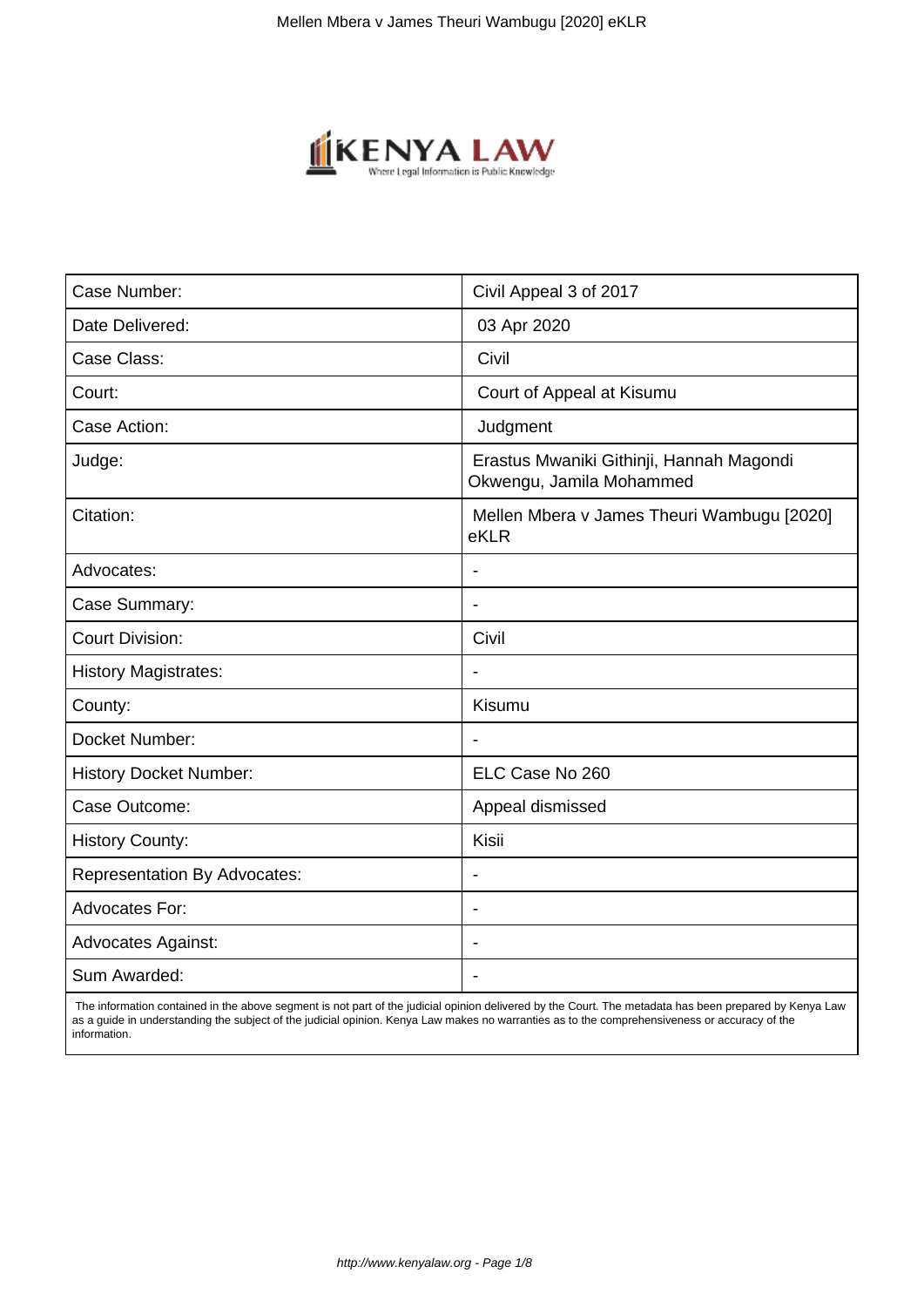## **IN THE COURT OF APPEAL**

## **AT KISUMU**

## **(CORAM: GITHINJI, OKWENGU & J.MOHAMMED, JJ.A)**

## **CIVIL APPEAL NO 3 OF 2017**

#### **BETWEEN**

**MELLEN MBERA ……………………………………………….APPELLANT**

**AND**

## **JAMES THEURI WAMBUGU…………………………………RESPONDENT**

*(An appeal from the judgment of the Environment and Land Court of Kenya at Kisii (Mutungi, J.) dated 30th September 2016*

*in*

*ELC Case No 260 of 2012)*

## **\*\*\*\*\*\*\*\*\*\*\*\*\*\*\*\*\*\*\*\*\*\*\*\*\*\*\***

#### **JUDGMENT OF J. MOHAMMED, JA**

## **Background**

1. **James Theuri Wambugu** (the respondent) sued **Mellen Mbera** (the appellant) in the Land and Environment Court (ELC) at Kisii claiming to be registered owner of the property known as Transmara/Ololchani/863 (the suit property), having been so registered through a land adjudication process in the Ololchani section.

2. The respondent filed a plaint dated 2nd July, 2012 and claimed that in the month of March 2010, the appellant herein encroached onto that property and started to erect structures which resulted in the respondent being denied access and enjoyment of his property. The respondent complained to the area chief and thereafter to Kilgoris Police Station which resulted in the appellant being charged with the offence of forcible detainer in Kilgoris Principal Magistrate's Court Criminal Case Number No 263 of 2010. The appellant was found guilty of the offence and convicted. The respondent therefore filed the suit urging the court to order the appellant's eviction as well as to grant an order of permanent injunction restraining the appellant, either by herself or through her agents from entering or trespassing on the suit property. The respondent also claimed general damages for trespass as well as costs of the suit.

3. In her statement of defence, the appellant denied each and every statement made by the respondent. She claimed that the suit property belonged to her late father, Mochama Ong'ondo and that even if she had been convicted for the offence of forcible detainer, that did not deny her the right to her father's property. She stated that no matter the outcome of the criminal case, the suit property belonged to her deceased father, and as such, she could not have trespassed onto the suit property which the respondent had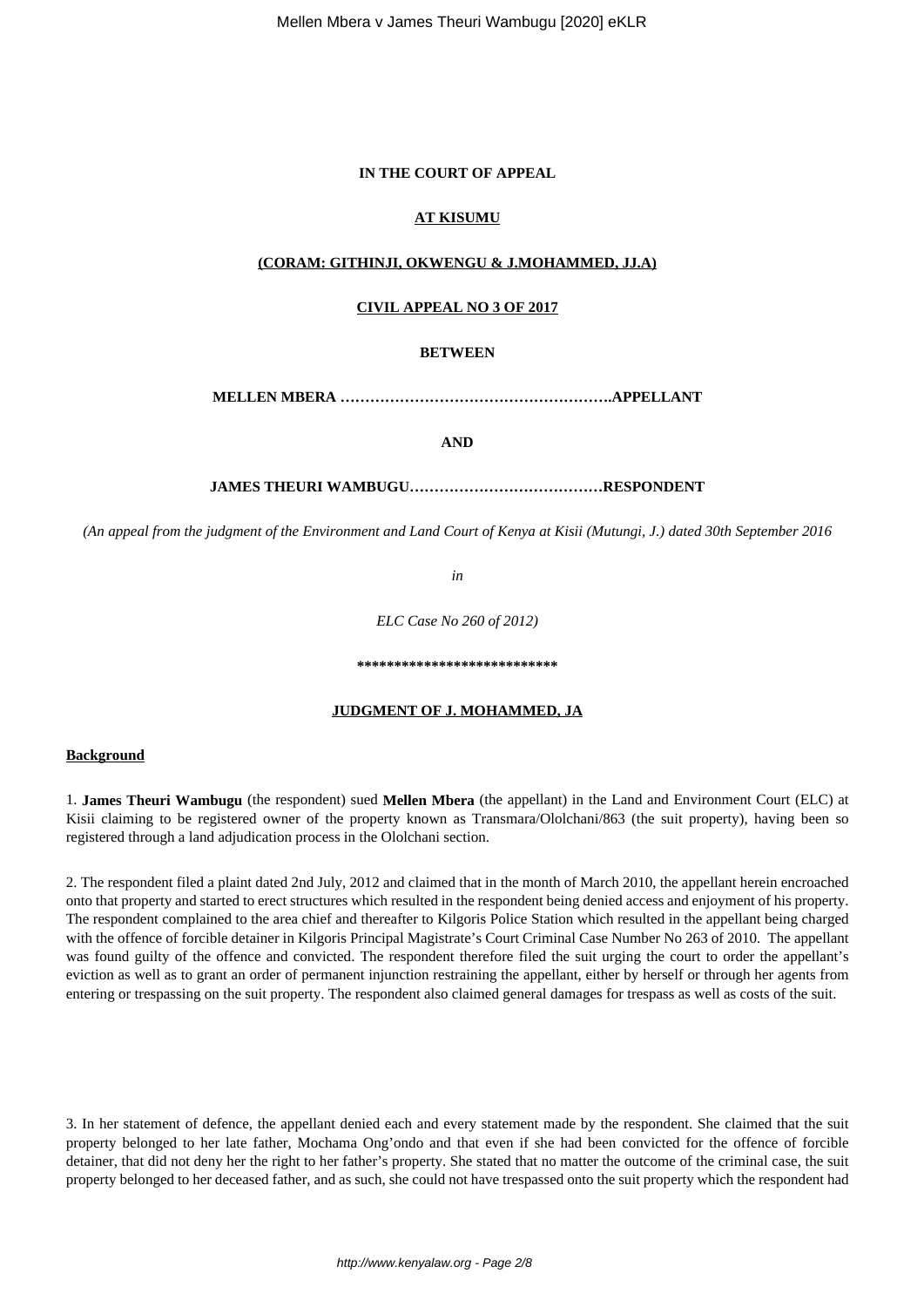transferred to himself fraudulently.

4. The respondent gave evidence; stating that he had acquired the suit property through an adjudication process that culminated in the registration of the property in his favour. He produced documentary evidence to this effect and stated that despite the fact that the suit property was registered in his name, the appellant had entered the suit property in March 2010 and refused to vacate. He eventually took the matter up with the police and the appellant and her mother were charged in court and the appellant convicted of the offence of forcible detainer. Even after conviction, the appellant refused to vacate the suit property, prompting the respondent to file suit seeking an order of eviction directed against her.

5. The appellant testified that the suit property, which she described as plot number 2/58 belonged to her late father. She claimed that the structures on the suit property were erected by her late father before he died. She denied that the suit property belonged to the respondent and produced rates demand notes in respect of the suit property and stated that she had been paying rates to the Transmara County Council. Robert Mochama (Robert), the appellant's brother, also testified. He stated that the appellant was resident on plot number 2/58 but denied knowledge of any conviction for forcible detainer in any criminal proceedings.

6. After receiving evidence from the parties, the trial court delivered a judgment in which it held that the respondent was the registered proprietor of suit property, and that the property which the appellant claimed as belonging to her late father and which she described as Plot No 2/58 did not exist as it was not delineated on any map. The learned Judge also relied on the criminal proceedings and the conviction of the appellant, which had not been set aside on appeal, to find that the appellant was unlawfully in occupation of the suit property. The learned Judge rejected the claim for general damages, finding that no basis had been laid for this award, but entered judgment in favour of the respondent ordering the appellant to vacate and deliver vacant possession of the suit property to the respondent within sixty days, and, in default, an eviction order to issue against the appellant. In addition, the court gave an order of permanent injunction restraining the appellant from any dealings with the suit property.

7. The appellant who was aggrieved by the orders, preferred this appeal setting out various grounds which include that: the learned judge erred by failing: to appreciate the provisions of section 18 of the Land Registration Act; failing to find that the appellant had no locus to be sued on behalf of the estate of the deceased; relied on unsupported documents to reach his judgment; failing to properly analyse the evidence; and arriving at a judgment that was manifestly erroneous and amounted to a miscarriage of justice.

8. On the first ground of appeal, the appellant submitted that the trial court failed to appreciate the provisions of section 18 of the Land Registration Act, 2012 which makes it clear that a court cannot entertain an action relating to a boundaries dispute. In the appellant's view, the evidence showed that there were two parcels of land that were in dispute. These were the parcel of land she was claiming – known as Transmara/County Council/2/258 which is registered in the name of her deceased father, and the parcel of land known as Transmara/Ololchani/863 which the respondent was claiming.

9. It was the appellant's claim that, the trial court failed to consider that the registration of the two properties were overlapping and the true owner of the suit property could only have been determined through the process outlined in section 18 of the Land Registration Act. The appellant maintained that the trial court could not have been able to distinguish the exact location of the two parcels of land and could not make a proper determination as to who owns which property without guidance from section 18 of the Land Registration Act. It was the appellant's further contention that the suit was defective as the respondent should have first sought a solution to the boundary dispute, and with this, demonstrated the manner in which he acquired the property. In her view, the fact that this did not happen was an indication that the respondent had the property registered in his name through fraudulent means.

10. In response to this ground of appeal, the respondent urged us to note that this was the first time that the issue of section 18 of the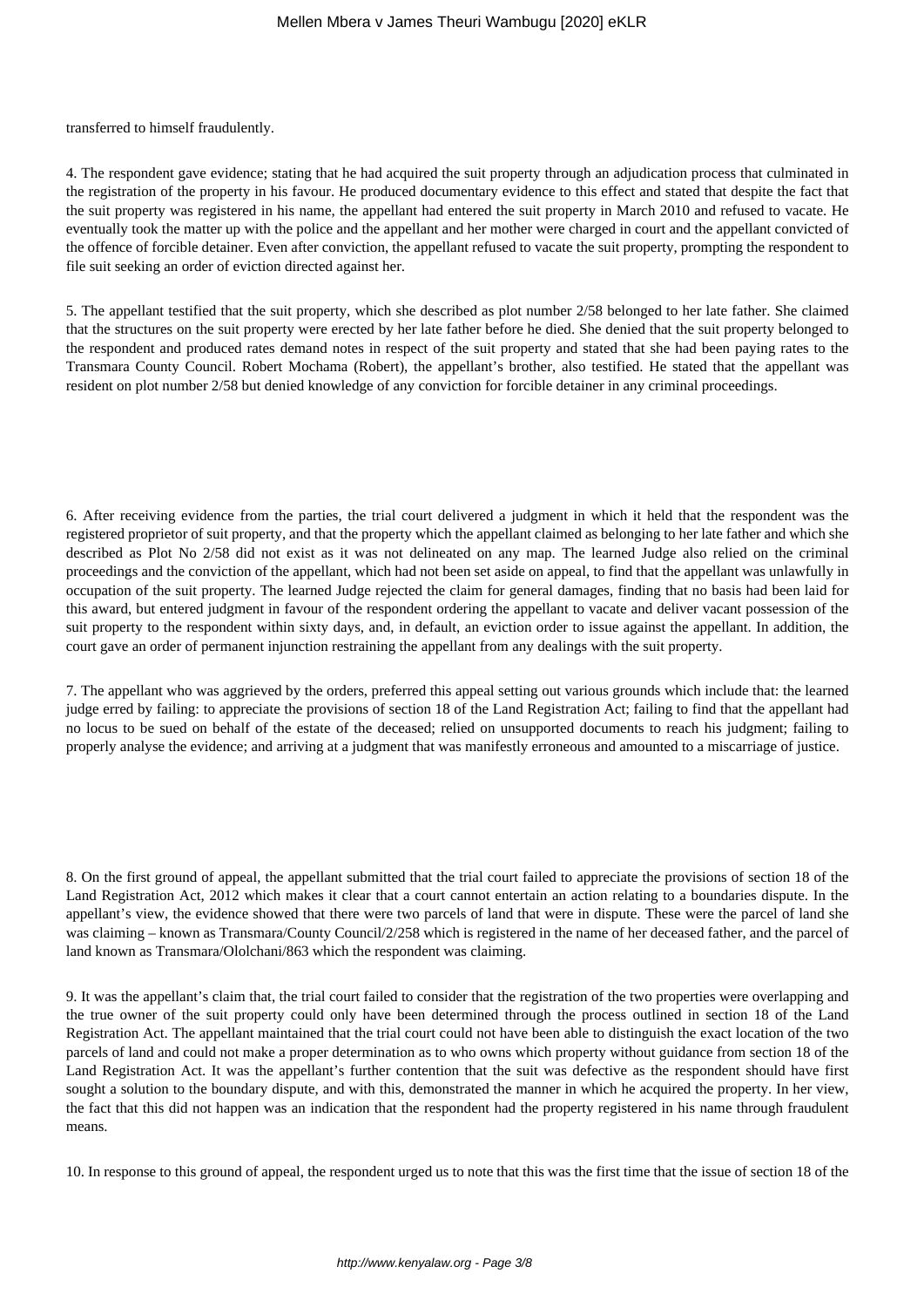Land Registration Act was being brought up. He urged us to consider that the appellant filed her list of agreed issues for determination before the trial court and at no point did she indicate that the dispute between the parties was a boundary dispute. Submitting that parties are always bound by their pleadings, the respondent contended that the appellant cannot blame the trial court for failing to consider what was not raised in the pleadings or framed for consideration.

11. The respondent further submitted that there was no evidence that the two parcels of land overlapped each other as claimed, or that they even shared a boundary. He urged us to consider that in the criminal proceedings in which the appellant was charged, the allegation that her parcel number, then described as parcel number 2/258, was sharing a boundary with the suit property was rejected. The respondent submitted further that if an appeal was filed against the judgment in the criminal case, the appellant never brought this to the attention of the court, and in any event, an appeal per se does not suspend or operate as a stay of the determination of the court.

12. The respondent averred further that it was the duty of the appellant to prove that section 18 of the Land Registration Act was applicable to the case before the trial court, and prove the existence of the boundary dispute. She failed to do this; and could now not raise it in her submissions which is neither evidence nor pleadings.

13. It is beyond question that parties are bound by their own pleadings. This Court in *David Sironga Ole Tukai v Francis Arap Muge & 2 Others (2014) eKLR* held that:

*"The court, on its part, is itself bound by the pleadings of the parties. The duty of the court is to adjudicate upon the specific matters in dispute, which the parties themselves have raised by their pleadings. The court would be out of character were it to pronounce any claim or defence not made by the parties as that would be plunging into the realm of speculation and might aggrieve the parties or, at any rate, one of them. A decision given on a claim or defence not pleaded amounts to a determination made without hearing the parties and leads to denial of justice. (emphasis ours)*

14. I agree with the respondent's assertion that the appellant never raised the issue of a boundary dispute between her and the appellant. In fact, her defence sets out the grounds upon which she opposed the suit, and this included claims that the suit property belonged to her father, that she was not a trespasser and the registration of the suit property in the name of the respondent had been done through fraud.

15. Having failed to raise the issue of a boundary dispute at the trial court, the respondent cannot fault the trial court for failing to consider it. I am fortified in this finding by the sentiments of this Court in *David Sironga Ole Tukai v Francis Arap Muge & 2 Others (supra)* that:-

*"[i]t is well established in our jurisdiction that the court will not grant a remedy, which has not been applied for, and that it will not determine issues, which the parties have not pleaded. In an adversarial system such as ours, parties to litigation are the ones who set the agenda, and subject to rules of pleadings, each party is left to formulate its own case in its own way. And it is for the purpose of certainty and finality that each party is bound by its own pleadings. For this reason, a party cannot be allowed to raise a different case from that which it has pleaded without due amendment being made. That way, none of the parties is taken by surprise at the trial as each knows the other's case is as pleaded. The purpose of the rules of pleading is also to ensure that parties define succinctly the issues so as to guide the testimony required on either side with a view to expedite the litigation through diminution of delay and expense"*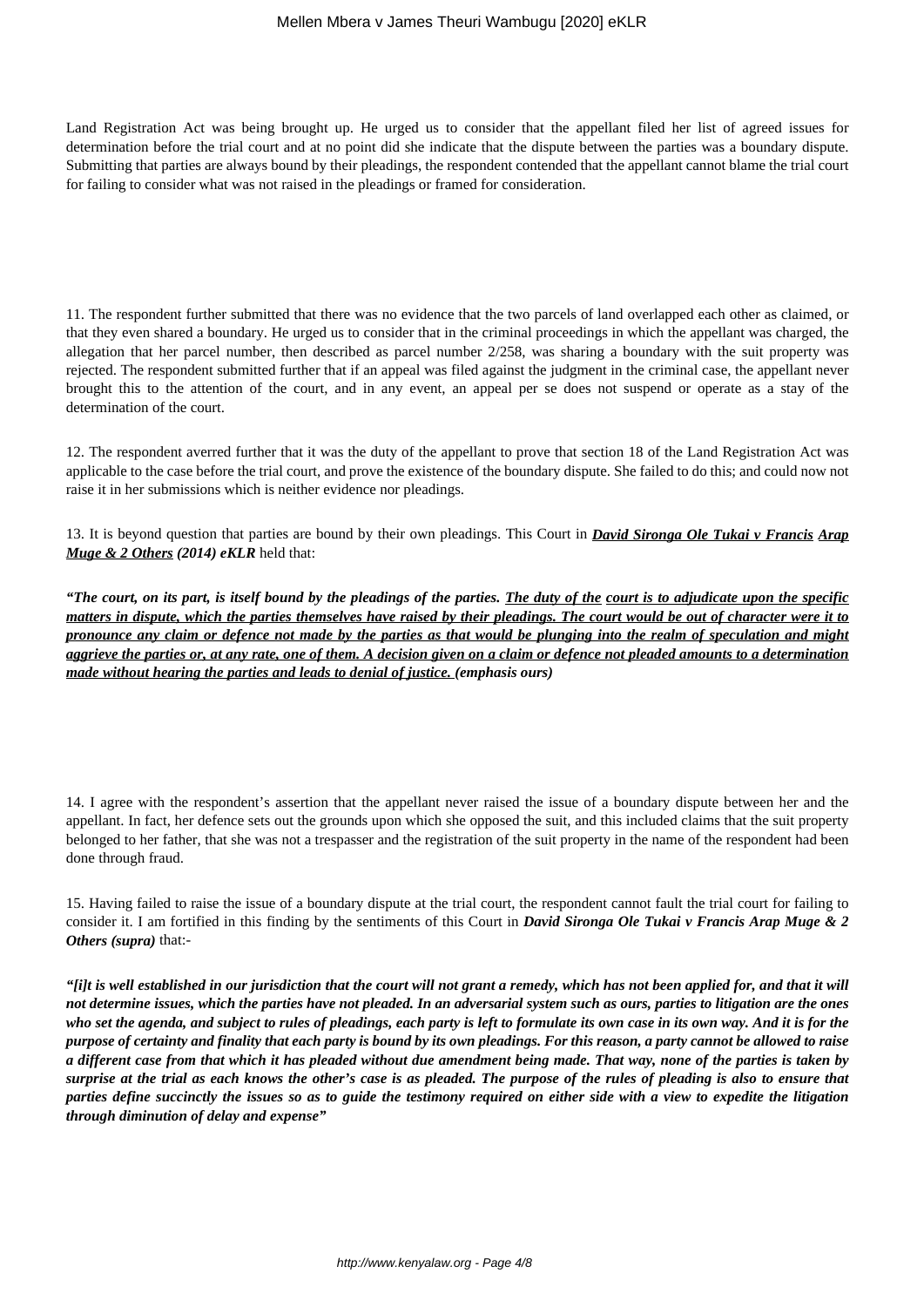This ground of appeal therefore fails.

16. The appellant claimed that the registration of the property in the name of the respondent was procured through fraud. The respondent on his part submitted that the process of adjudication that led to him being registered as the owner of the suit property was proper, and stated that neither the appellant nor her father ever objected to his being allotted the suit property during the process of adjudication. Moreover, there was no evidence of any fraud on the part of the respondent. It is trite law that any allegations of fraud must be pleaded and proved. In *Vijay Morjaria v Nansing Madhusingh Darbar & Others [2000] eKLR (Civil Appeal No 106 of 2000)* Tunoi JA rendered himself on this issue as follows:

*"It is well established that fraud must be specifically pleaded and that particulars of the fraud alleged must be stated on the face of the pleading. The acts alleged to be fraudulent must of course be set out, and then it should be stated that these acts were done fraudulently. It is also settled law that fraudulent conduct must be distinctly alleged and as distinctly proved, and it is not allowable to leave fraud to be inferred from the facts."*

17. In **Nyangate Guto alias Watson Mogere Mogoko v. Maxwell Okemwa Mogoro & National Bank of Kenya Ltd,** this Court stated as follows regarding the standard of proof required in instances where fraud is alleged:

*"8. As they are serious allegations, the onus is on the party alleging fraud to provide evidence to the court that rises to the standard of proof which was underscored by this Court in Central Bank of Kenya Ltd vs. Trust Bank Limited & 4 others [1991] eKLR Civil Appeal No. 215 of 1996) as being beyond that of a balance of probabilities. In that appeal, the court rendered itself as follows:-*

*"The appellant has made vague and very general allegations of fraud against the respondent. Fraud and conspiracy to defraud are very serious allegations. The onus of prima facie proof was much heavier on the appellant in this case than in an ordinary civil case."*

#### See: **Nancy Kahoya Amadiva V. Expert Credit Limited and another [2015] eKLR.**

18. Order 2 Rule 10 of the Civil Procedure Rules, 2010 requires that every pleading shall contain particulars of any fraud that the party intends to rely on. It is clear that the respondent merely made an assertion claiming that the respondent fraudulently procured registration of the suit property in his name, but failed to indicate to the court what the particulars of the fraud were. In the result, I am constrained to find, like the trial court did, that there was no basis to show that the title document was unlawfully issued to the respondent and as such her allegations of fraud were neither properly pleaded nor proved.

19. I have also considered whether the appellant should have been sued on behalf of the estate of her deceased father, Mochama Ongondo instead of being sued in her own capacity. The appellant submitted that since the property in question belonged to her deceased father, and she was resident on the property as a beneficiary to his estate, the proceedings against her should have been instituted as a legal representative of the deceased, and not in her personal capacity. The respondent submitted that this was a baseless allegation as he made the claim against the appellant since she was the one who trespassed onto his property and was the one convicted for being unlawfully on the suit property.

20. I agree. The appellant did not demonstrate that the suit property belonged to her deceased father. She produced a demand note for ground rent in respect of rates payment for plot number 2/58 which was dated 5th October 2012 in the name of her deceased father. However, this was not an indication that her father was the true owner of the suit property and we agree with the trial court's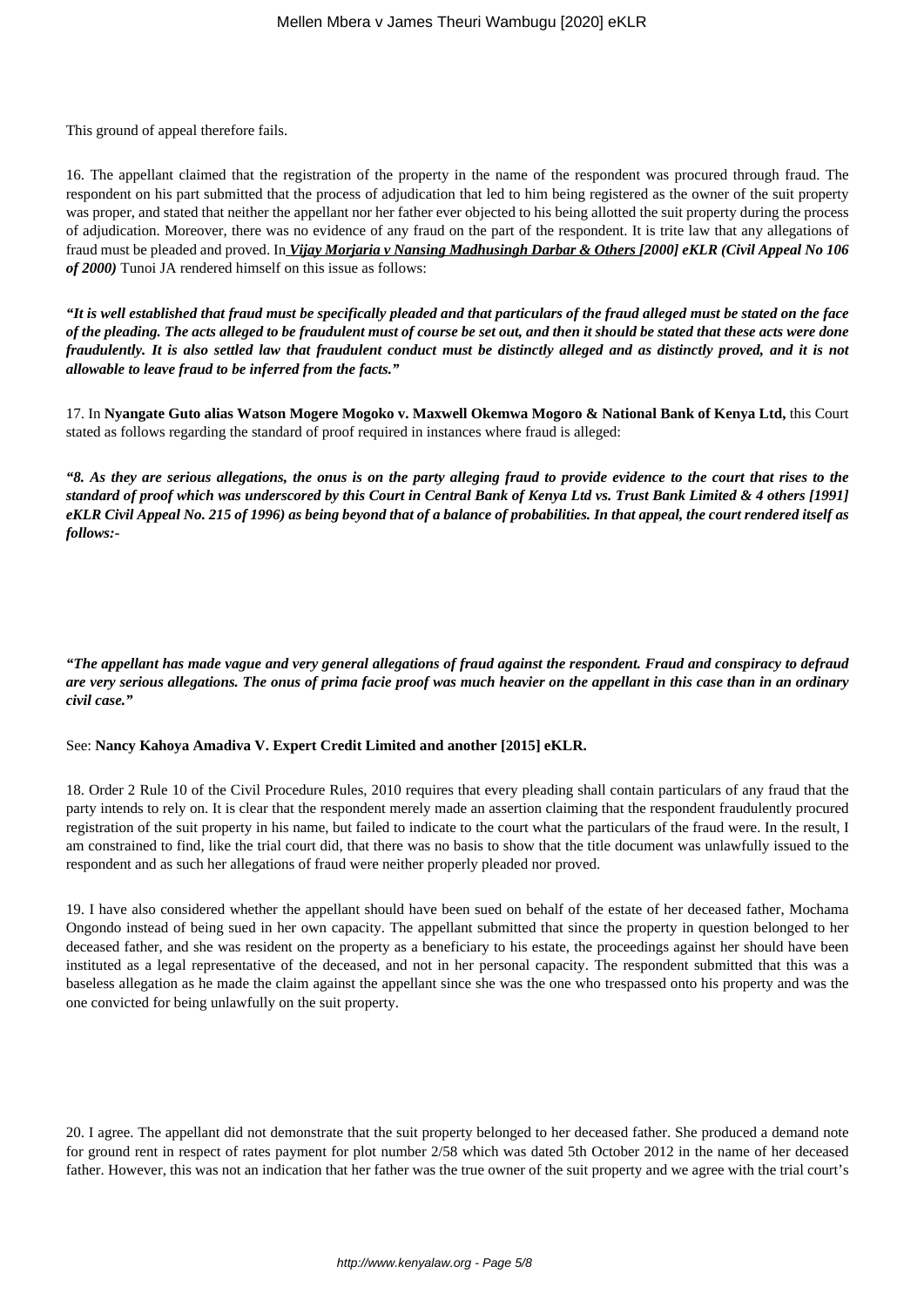sentiments that:

## *"The defendant has not shown that she is in occupation of the suit property as a beneficiary of her deceased father. There is absolutely no evidence pointing to the defendant's deceased father as having been the owner of Plot No 863 Ololchani. The evidence by the defendant is that her father owned Plot No 2/58 Kilgoris Town which cannot be the same as Plot No 863 Ololchani which the plaintiff acquired through land adjudication."*

21. The appellant's final submission was that the trial court failed to evaluate the entire evidence placed before him. On this, the appellant submitted that the trial court failed to appreciate that the appellant could not have been sued in her name, and further that the respondent failed to produce the land adjudication record as required in law. She further contended that the trial court failed to appreciate the evidence of the clan elder who assisted the deceased purchase the suit property and build on it. The appellant submitted that the trial court did not have occasion to record the evidence of the respondent and therefore failed to appreciate the evidence placed before him. In response to this ground, the respondent submitted that he produced various documents before the court all of which were admitted by the court and which served to prove his case.

22. I have carefully considered this submission alongside the record of appeal. The respondent's testimony set out the circumstances under which he came to be the registered proprietor of the suit property. he testified that an adjudication process in Transmara County begun in 1984 and ended on 1st February 2006 when he was informed by the adjudication officers that the suit property had been adjudicated in his favor. He produced documents to this effect, and showed that thereafter, he was registered as proprietor of the suit property and obtained title on 19th October 2010. The respondent was the first registered owner of the property and his title is indefeasible unless the circumstances in section 25 and 26 of the Land Registration Act are complied with. The rights of a first proprietor acquired on first registration are indefeasible under Section 25(1) of the Land Registration Act which provides that:

## *Rights of a proprietor.*

## *25. (1) The rights of a proprietor, whether acquired on first registration or subsequently for valuable consideration or by an order of court, shall not be liable to be defeated except as provided in this Act,…"*

23. Further to this, section 26(1) of the Land Registration Act provides that a certificate of title is evidence of ownership by the person named therein as the proprietor, and provides the circumstances under which such a title may be defeated. That section reads as follows:

## *Certificate of title to be held as conclusive evidence of proprietorship.*

*26. (1) The certificate of title issued by the Registrar upon registration, or to a purchaser of land upon a transfer or transmission by the proprietor shall be taken by all courts as prima facie evidence that the person named as proprietor of the land is the absolute and indefeasible owner, subject to the encumbrances, easements, restrictions and conditions contained or endorsed in the certificate, and the title of that proprietor shall not be subject to challenge, except—*

*(a) on the ground of fraud or misrepresentation to which the person is proved to be a party; or*

*(b) where the certificate of title has been acquired illegally, unprocedurally or through a corrupt scheme.*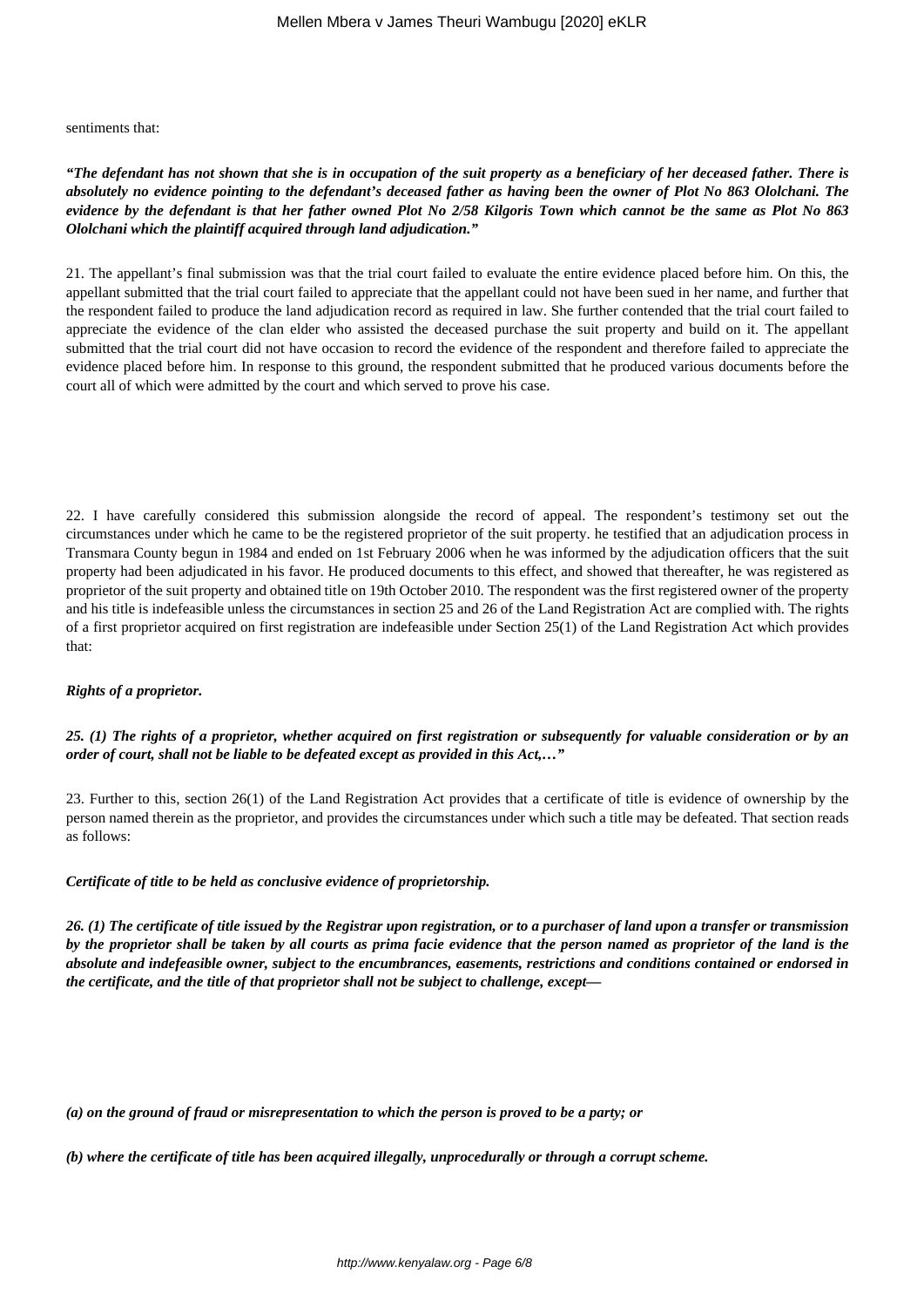### Mellen Mbera v James Theuri Wambugu [2020] eKLR

24. As I have noted herein above, the appellant failed to show that the respondent had secured registration of the suit property through fraudulent means. Even in the evidence led in support of her case, the appellant simply stated that her father's property was parcel number 2/58 and that she had occupied the same as his beneficiary. Her younger brother Robert reiterated that the appellant was in occupation of plot number 2/58. This evidence did nothing to cast doubt as to the respondent's ownership of the suit property.

25. This Court's duty on a first appeal was repeated in *Abok James Odera & Associates v John Patrick Machira t/a Machira & Co. Advocates [2013] eKLR (Civil Appeal No. 161 of 1999)* in the following manner:-

*"This being a first appeal, we are reminded of our primary role as a first appellate court namely, to re-evaluate, re-assess and reanalyse the extracts on the record and then determine whether the conclusions reached by the learned trial Judge are to stand or not and give reasons either way."*

I have re-evaluated and re-analysed the evidence led before the trial court and our analysis of the evidence shows that the respondent proved his case to the required standard, and that the learned judge was therefore right in rejecting the defence of the appellant. Thus, this appeal has no merit and I hereby order it dismissed with costs to the respondent. The orders made by Mutungi J. shall therefore stand and take effect from the date of this judgment.

#### **Dated and Delivered at Nairobi this 3rd day of April, 2020**

#### **J. MOHAMMED**

**………………………….**

## **JUDGE OF APPEAL**

*I certify that this is a true copy of the original.*

*Signed*

#### *DEPUTY REGISTRAR*

#### **JUDGMENT OF OKWENGU, JA**

I have read in draft the judgment of J. Mohammed, JA. I concur that this appeal has no merit. The learned Judge of the Environment and Land Court properly identified and addressed the issues. The appellant failed to prove her allegations of fraud, nor did she prove that the suit property belonged to her deceased father.

I am in agreement with the analysis and reasoning of J. Mohammed, JA and have nothing further to add.

The appeal is therefore dismissed with costs.